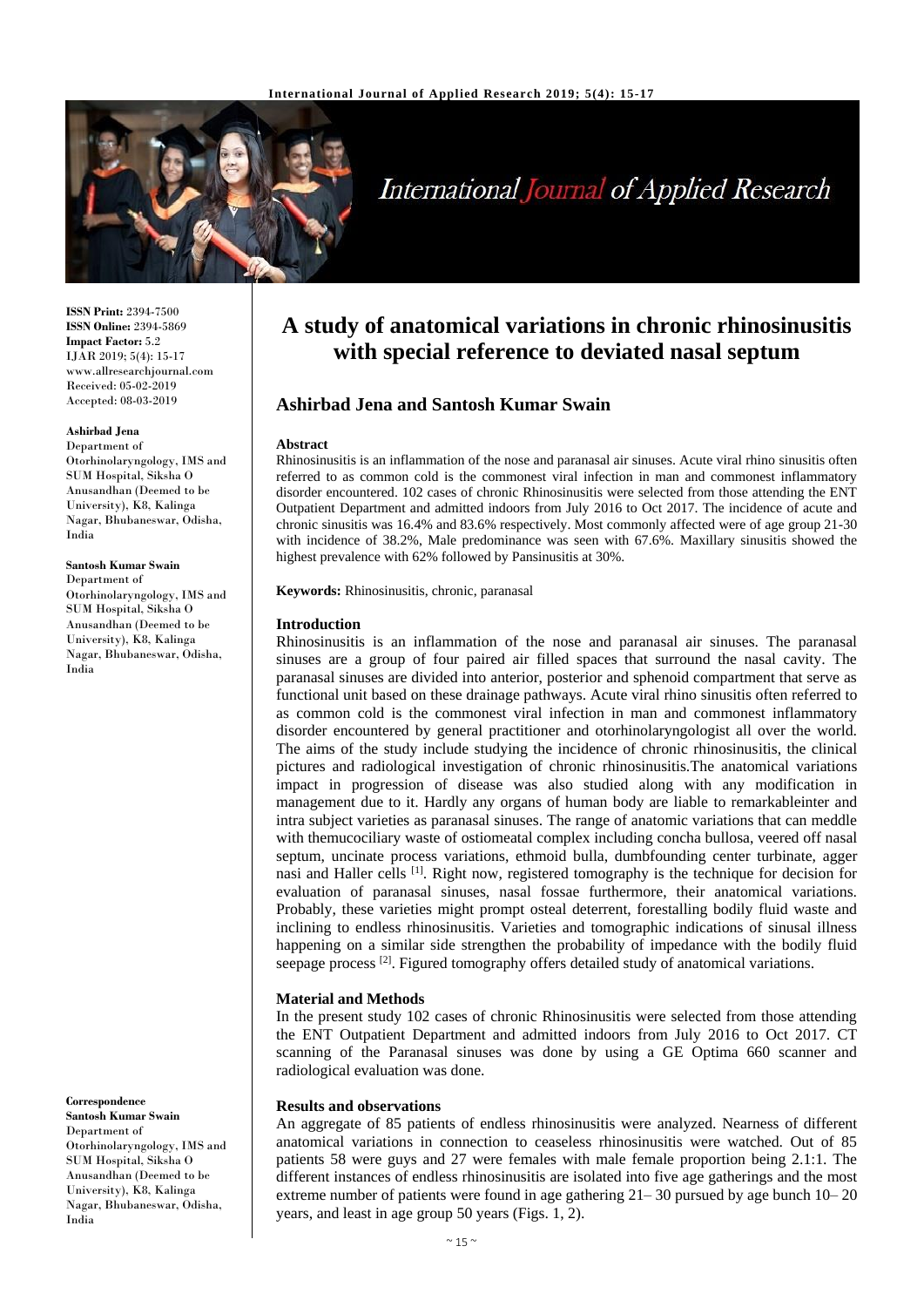The blow figure 3 shows that the most common anatomical variant in association with chronic rhinosinusitis in CT scan analysis and Maxillary sinusitis showed the highest prevalence with 62% followed by Pansinusitis at 30%.



Fig 1: Distribution according to age group in patients of chronic sinusitis





**Fig 2:** Sex ratio in patients of chronic sinusitis **Fig 3:** Incidence of sinusitis



**Fig 4:** Incidence of Symptoms in CRS

Similarly the incidence of Symptoms in CRS shows highest is headache (86.27) followed by nasal discharge (73.52). post nasal discharge and nasal obstruction also seen in this study.

#### **Discussion**

Electronic tomographic imaging of sinonasal area has turned into the best quality level in the assessment of patients with incessant sinusitis. Its capacity to precisely outline the hard